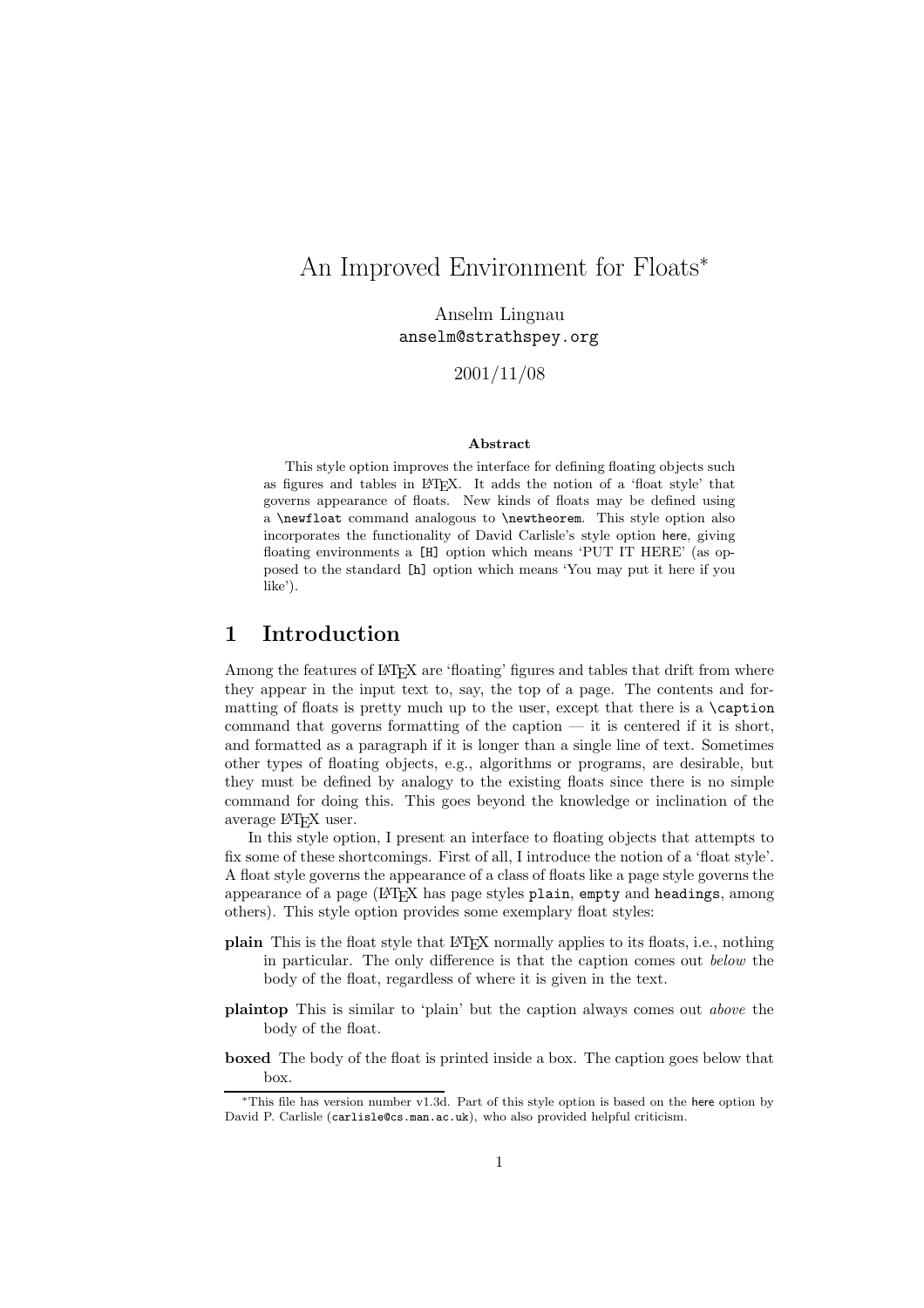**Program 1.1** The first program. This hasn't got anything to do with the package but is included as an example. Note the ruled float style. #include <stdio.h>

```
int main(int argc, char **argv)
{
       int i;
       for (i = 0; i < argc; ++i)printf("argv[%d] = %s\n", i, argv[i]);
       return 0;
}
```
**ruled** This float style is patterned on the table style of *Concrete Mathematics*. The caption is printed at the top of the float, surrounded by rules; another rule finishes off the float.

To facilitate the definition of new floating objects, float supports the **\newfloat** command. This command is comparable to \newtheorem in that it allows the user to add a new class of floats at the document level. No style option hacking is necessary. There's also a \listof command that prints a listing of all the floats of a given type, like \listoffigures and \listoftables in vanilla LATEX.

### **2 The User Interface — New Floats**

\newfloat The most important command in float is the \newfloat command. As mentioned above, it is patterned on \newtheorem. The \newfloat command takes three required and one optional argument; it is of the form

 $\text{load}\{\langle type \rangle\}\{\langle placement \rangle\}\{\langle ext \rangle\}$ 

*type* is the 'type' of the new class of floats, like program or algorithm. After the appropriate \newfloat, commands like \begin{program} or \end{algorithm\*} will be available.  $\langle placement \rangle$  gives the default placement parameters for this class of floats. The placement parameters are the same as in standard  $\mathbb{F}(\mathbb{F}X, i.e., t,$ b, p and h for 'top', 'bottom', 'page' and 'here', respectively. When LAT<sub>EX</sub> writes the captions to an auxiliary file for the list of figures (or whatever), it'll use the job name followed by  $\langle ext \rangle$  as a file name. Finally, the optional argument  $\langle within \rangle$ determines whether floats of this class will be numbered within some sectional unit of the document. For example, if  $\langle within \rangle =$ chapter, the floats will be numbered within chapters. (In standard  $\Delta E$ <sub>F</sub>X, this happens with figures and tables in the report and book document styles.) As an example, Program 1.1 above was created by a command sequence similar to that shown in the following Example.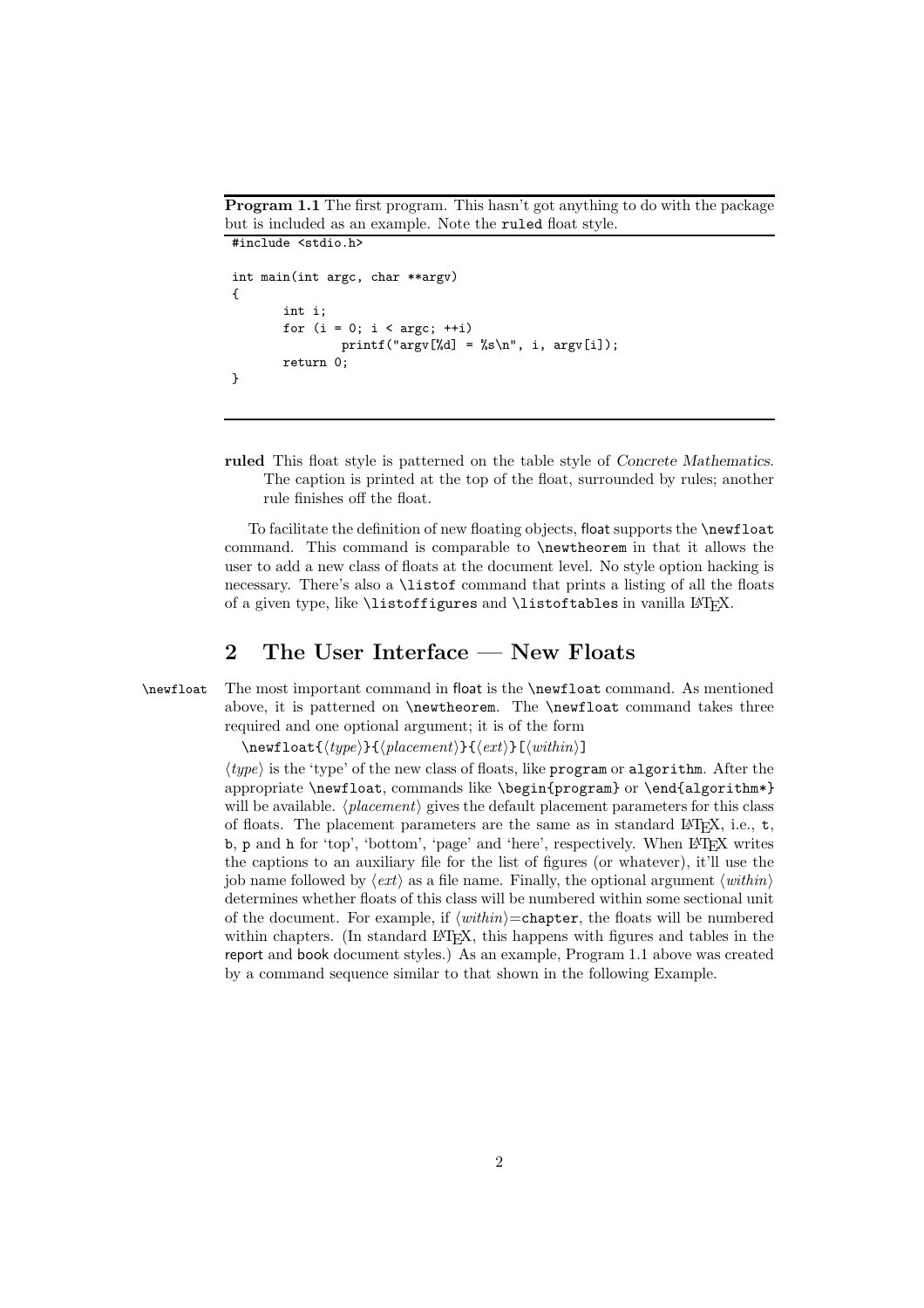| \floatstyle{ruled}                                    |
|-------------------------------------------------------|
| \newfloat{Program}{tbp}{lop}[section]                 |
| $\ldots$ loads o' stuff                               |
| \begin{Program}                                       |
| \begin{verbatim}                                      |
| $\ldots$ program text $\ldots$                        |
| \end{verbatim}                                        |
| $\operatorname{cap} \{ \dots \text{caption} \dots \}$ |
| \end{Program}                                         |
|                                                       |

Example 2.1: This is another silly floating Example. Except that this one doesn't actually float because it uses the [H] optional parameter to appear **Here**. (Gotcha.)

\floatstyle The \floatstyle command sets a default float style. This float style will be used for all the floats that are subsequently defined using \newfloat, until another \floatstyle command appears. The \floatstyle command takes one argument, the name of a float style. For instance, \floatstyle{ruled}. Specifying a string that does not name a valid float style is an error.

```
\floatname The \floatname command lets you define the float name that LATEX uses
            in the caption of a float, i.e., 'Figure' for a figure and so on. For example,
            \floatname{program}{Program}. The \newfloat command sets the float name
            to its argument \langle type \rangle if no other name has been specified before.
```
\floatplacement The \floatplacement command resets the default placement specifier of a class of floats. E.g., \floatplacement{figure}{tp}.

\restylefloat The \restylefloat command is necessary to change styles for the standard float types figure and table. Since these aren't usually defined via \newfloat, they don't have a style associated with them. Thus you have to say, for example,

```
\floatstyle{ruled}
\restylefloat{table}
```
to have tables come out ruled. The command also lets you change style for floats that you define via \newfloat, although this is, typographically speaking, not a good idea. See table 1 for an example. There is a  $\text{testyleft}$  command which will restyle an existing float type but will keep the new float style from taking over the \caption command. In this case the user is responsible for handling their own captions.

\listof The \listof command produces a list of all the floats of a given class. Its syntax is

\listof{*type*}{*title*}

 $\langle type \rangle$  is the float type given in the **\newfloat** command.  $\langle title \rangle$  is used for the title of the list as well as the headings if the current page style includes them. Otherwise, the \listof command is analogous to the built-in LATEX commands \listoffigures and \listoftables.

## **3 The User Interface —** [H] **Placement Specifier**

Many people find L<sup>AT</sup>EX's float placement specifiers too restrictive. A Commonly Uttered Complaint (CUC) calls for a way to place a float exactly at the spot where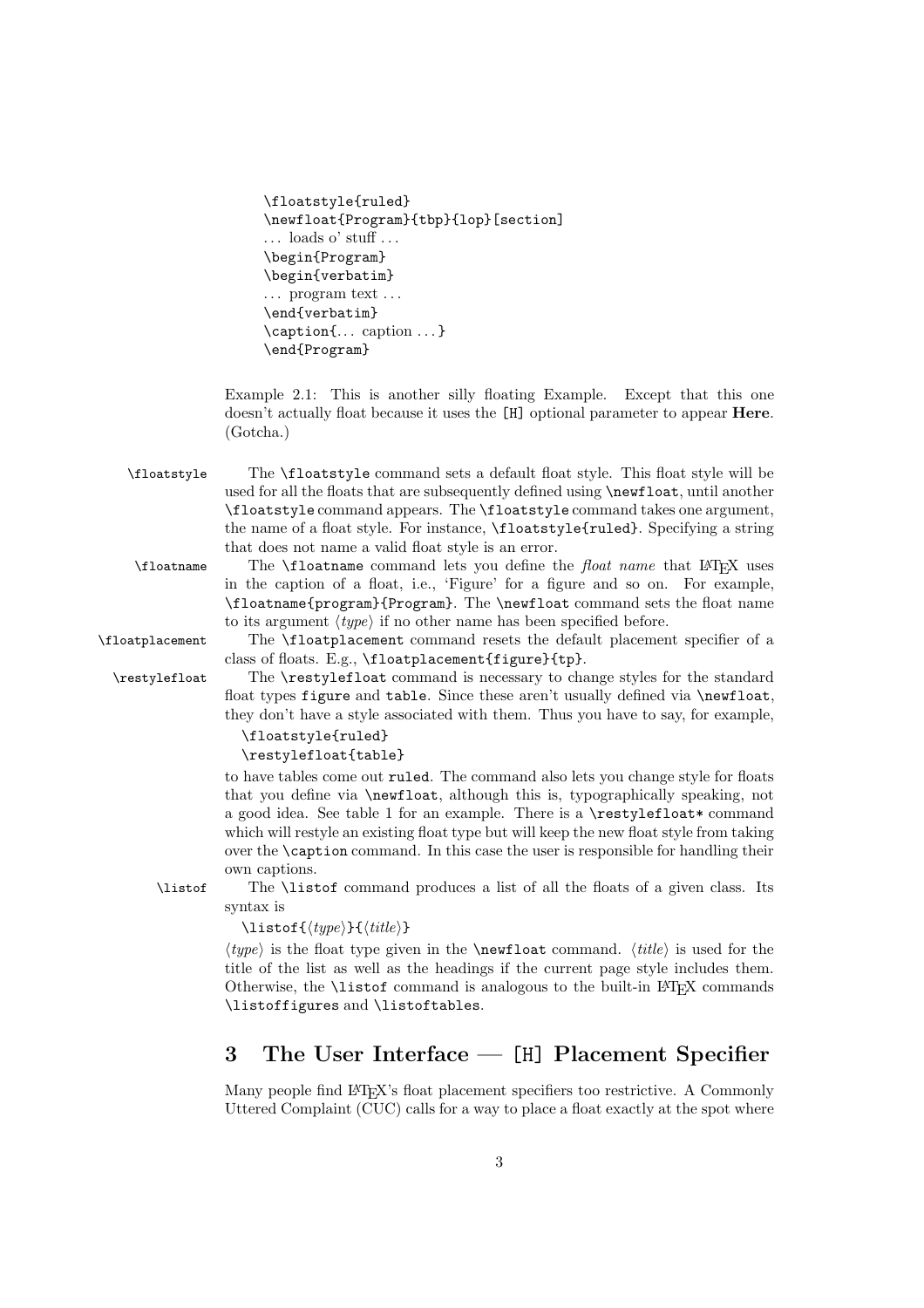| $\boldsymbol{n}$ | $\boldsymbol{n}$ | $\boldsymbol{n}$<br>1 | $\boldsymbol{n}$<br>$\mathcal{D}$ | $n^{\prime}$<br>3 | $\overline{n}$ | $\boldsymbol{n}$<br>$\overline{5}$ | $\boldsymbol{n}$<br>6 | $\boldsymbol{n}$<br>$\overline{7}$ |
|------------------|------------------|-----------------------|-----------------------------------|-------------------|----------------|------------------------------------|-----------------------|------------------------------------|
| $\theta$         |                  |                       |                                   |                   |                |                                    |                       |                                    |
| $\mathbf{1}$     |                  |                       |                                   |                   |                |                                    |                       |                                    |
| $\overline{2}$   | 1                | $\overline{2}$        |                                   |                   |                |                                    |                       |                                    |
| 3                | 1                | 3                     | 3                                 |                   |                |                                    |                       |                                    |
| $\overline{4}$   | 1                | 4                     | 6                                 | 4                 |                |                                    |                       |                                    |
| $\overline{5}$   | 1                | 5                     | 10                                | 10                | 5              |                                    |                       |                                    |
| $\,6$            | 1                | 6                     | 15                                | $20\,$            | 15             | 6                                  |                       |                                    |
| $\overline{7}$   | 1                | 7                     | 21                                | 35                | 35             | 21                                 |                       |                                    |

Table 1: Pascal's triangle. This is a re-styled LAT<sub>EX</sub> table.

it occurs in the input file, i.e., to *not* have it float at all. It seems that the [h] specifier should do that, but in fact it only suggests to LAT<sub>EX</sub> something along the lines of "put the float here if it's OK with you". As it turns out, LATEX hardly ever feels inclined to actually do that. This situation can be improved by judicious manipulation of float style parameters.

The same effect can be achieved by changing the actual method of placing floats. David Carlisle's here option introduces a new float placement specifier, namely [H], which, when added to a float, tells L<sup>AT</sup>EX to "put it HERE, period". If there isn't enough space left on the page, the float is carried over to the next page together with whatever follows, even though there might still be room left for some of that. This style option provides the [H] specifier for newly defined classes of floats as well as the predefined figures and tables, thereby superseding here. David suggests that the here option be withdrawn from the archives in due course.

The [H] specifier may simply be added to the float as an optional argument, like all the other specifiers. It may *not* be used in conjunction with any other placement specifiers, so [Hhtbp] is illegal. Neither may it be used as the default placement specifier for a whole class of floats. The following table is defined like this:

```
\begin{table}[H]
\begin{tabular}{cl}
\tt t & Top of the page\\
. . . more stuff . . .
```
(It seems that I have to add some extraneous chatter here just so that the float actually comes out right in the middle of a printed page. When I LAT<sub>EX</sub>ed the documentation just now it turned out that there was a page break that fell exactly between the "So now" line and the float. This wouldn't Prove Anything. Bother.) So now we have the following float placement specifiers:

- t Top of the page
- b Bottom of the page
- p Page of floats
- h Here, if possible
- H Here, definitely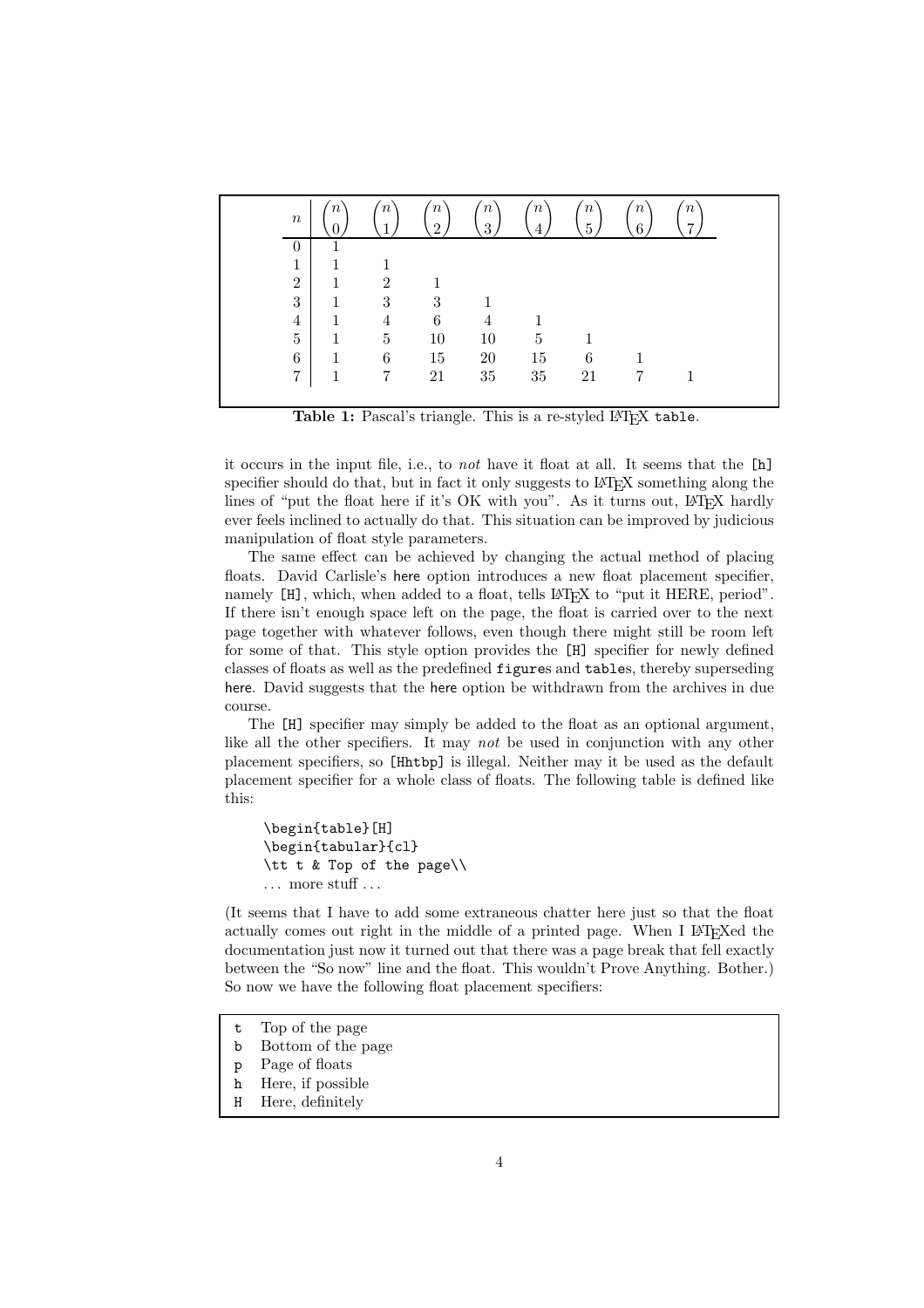### **4 Implementation**

#### **4.1 Basics**

 $1 \langle * \text{package} \rangle$ 

In LATEX, floats are assigned 'type numbers' that are powers of 2. Since there are only two classes of floats, their type numbers are hardwired into the document styles. We need to be somewhat more flexible, and thus we initialize a counter to hold the next type number to be assigned. This counter will be incremented appropriately later.

```
2 \newcounter{float@type}
3 \@ifundefined{c@figure}%
4 {\setcounter{float@type}{1}}%
5 {\setcounter{float@type}{4}}
```
To warm up, we'll look at some of the simpler commands first.

\floatstyle The \floatstyle command puts its argument into the \float@style macro as the name of the new float style. But if the argument doesn't denote a float style, an error message is output instead: Each float style  $\langle style\rangle$  has a corresponding command  $\frac{s\cdot s}{s\cdot s}$  that contains the appropriate declarations. If the control sequence  $\frac{\sigma}{s}(arg)$  (which goes with the argument  $\langle arg \rangle$  to  $\theta$  to  $\sigma$ ) is undefined, i.e., equals **\relax** under **\ifx**, then the float style  $\langle arg \rangle$  is unknown, and we call **\float@error{** $\langle arg \rangle$ } for the error message.

```
6 \newcommand\floatstyle[1]{\@ifundefined{fs@#1}%
   7 {\float@error{#1}}%
8 {\def\float@style{#1}}}
```
\float@error Here's the error message. \@eha is the help message that says 'Your command was ignored.'

```
9 \newcommand\float@error[1]{\PackageError{float}{%
10 Unknown float style '#1'
11 }{\@eha}}
```
The next two commands are even simpler. LAT<sub>EX</sub> says that  $\Theta$ *float* $\rangle$  contains the default placement specifier for the class of floats  $\langle$  float $\rangle$ . \finame@ $\langle$  float $\rangle$ expands to the name that appears in  $\langle$  float  $\rangle$  captions, e.g., 'Figure'. (This is our own definition.)

```
12 \newcommand\floatname[2]{\@namedef{fname@#1}{#2}}
13 \newcommand\floatplacement[2]{\@namedef{fps@#1}{#2}}
```
14 \newcommand\floatevery[2]{\csname @float@every@#1\endcsname={#2}}

\restylefloat The \restylefloat command sets up everything so that subsequent commands like  $\begin{array}{c} \text{the appropriate float style.} \text{defines } \text{fbot} \text{.} \end{array}$ expand to a command that sets up the currently selected float style  $(\frac{sys}{\epsilon})$ . Then it defines the commands  $\begin{{array}{c} \end{array}$ ,  $\end{array}$ ,  $\begin{array}{c} \begin{array}{c} \end{array}$ and  $\end{{$ *float*<sup>\*</sup>}. The \restylefloat\* command is like \restylefloat but will leave the captions of that float type alone.

```
15 \newcommand\restylefloat{\@ifstar\float@restyle@\float@restyle}
16 \newcommand\float@restyle@[1]{\float@restyle{#1}%
17 \expandafter\let\csname @float@c@#1\endcsname=\@caption}
18 \newcommand\float@restyle[1]{\expandafter\edef\csname
19 fst@#1\endcsname{\expandafter\noexpand\csname
```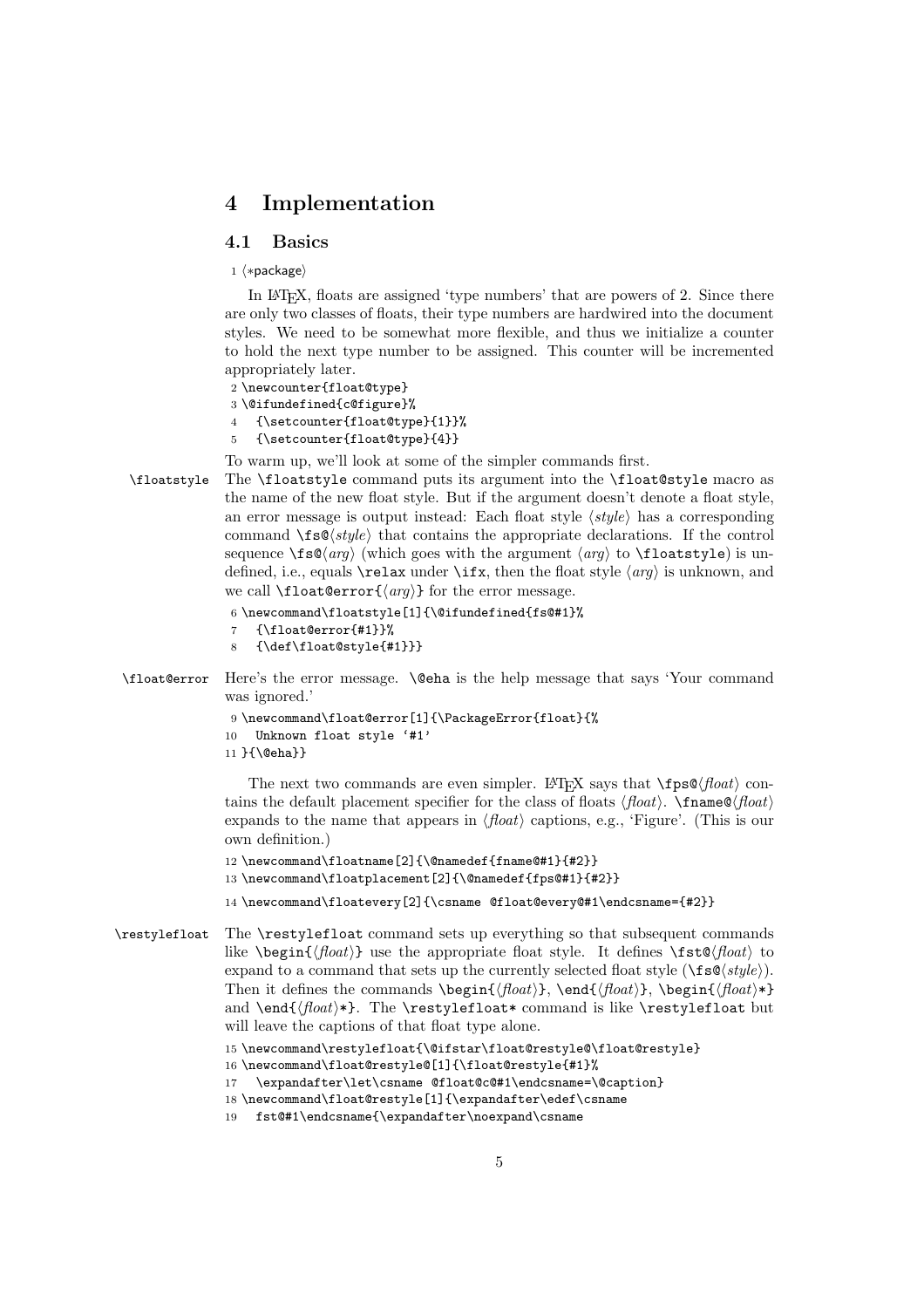```
20 fs@\float@style\endcsname}%
21 \@namedef{#1}{\@nameuse{fst@#1}%
22 \@float@setevery{#1}\@float{#1}}%
23 \@namedef{#1*}{\@nameuse{fst@#1}%
24 \@float@setevery{#1}\@dblfloat{#1}}%
25 \expandafter\let\csname end#1\endcsname\float@end
26 \expandafter\let\csname end#1*\endcsname\float@dblend
27 \expandafter\let\csname @float@c@#1\endcsname=\float@caption
28 \@ifundefined{@float@every@#1}{%
29 \expandafter\newtoks\csname @float@every@#1\endcsname}{}%
30 \@nameuse{@float@every@#1}={}}
```

```
\newfloat Now we can explain how to define a new class of floats. Recall that the three
            required arguments to \neq kewfloat are (type), (placement) and (ext), respectively.
            First we save the latter two; we also maintain a list of active \langle ext \rangles so we can later
            iterate over all currently-open lists of floats.
```

```
31 \newtoks\float@exts
```

```
32 \newcommand\newfloat[3]{\@namedef{ext@#1}{#3}
```
33 \let\float@do=\relax

```
34 \xdef\@tempa{\noexpand\float@exts{\the\float@exts \float@do{#3}}}%
```
35 \@tempa

```
36 \floatplacement{#1}{#2}%
```
Then we figure out a default value for the 'caption name' of this class of floats. If the  $\{\text{trunc}(type) \text{ isn't already defined, we tentatively use } \langle type \rangle \text{ as the name.}$ This is convenient if  $\langle type \rangle$  is, say, Program, since no \floatname command is necessary at all.

```
37 \@ifundefined{fname@#1}{\floatname{#1}{#1}}{}
```
Then we set up the type number for LATEX in \ftype@*type*. Afterwards we have to set the float@type to the next greater power of two, so that it is ready for the next \newfloat. Fortunately, we just have to double it by adding. We don't bother checking for overflow since it is pretty unlikely that somebody will define 25 different classes of floats. Finally, we call \restylefloat to define the style and commands for this class of floats.

```
38 \expandafter\edef\csname ftype@#1\endcsname{\value{float@type}}%
```

```
39 \addtocounter{float@type}{\value{float@type}}
```

```
40 \restylefloat{#1}%
```
Now all that's left is to assemble the  $\frac{\text{trunc}(type)}{\text{macro that }E\$ x wants to use in its captions. Basically it is just 'caption name' + 'counter value', disguised so that the command *names* appear in the definition instead of their expansions.<br>41 \expandatter\edef\csname fnum@#1\endcsname%

```
41 \expandafter\edef\csname fnum@#1\endcsname%<br>42 {\expandafter\noexpand\csname fname@#1\en
```

```
42 {\expandafter\noexpand\csname fname@#1\endcsname{}
```

```
43 \expandafter\noexpand\csname the#1\endcsname}
```
Finally, we have to take care of the optional argument,  $\langle \text{within} \rangle$ . If the optional argument is present, we pass control to \float@newx. Otherwise, we just define the counter for this class of floats. By default, the numbers come out **\arabic.** 

```
44 \@ifnextchar[{\float@newx{#1}}%
```

```
45 {\@ifundefined{c@#1}{\newcounter{#1}\@namedef{the#1}{\arabic{#1}}}%
46 {}}}
```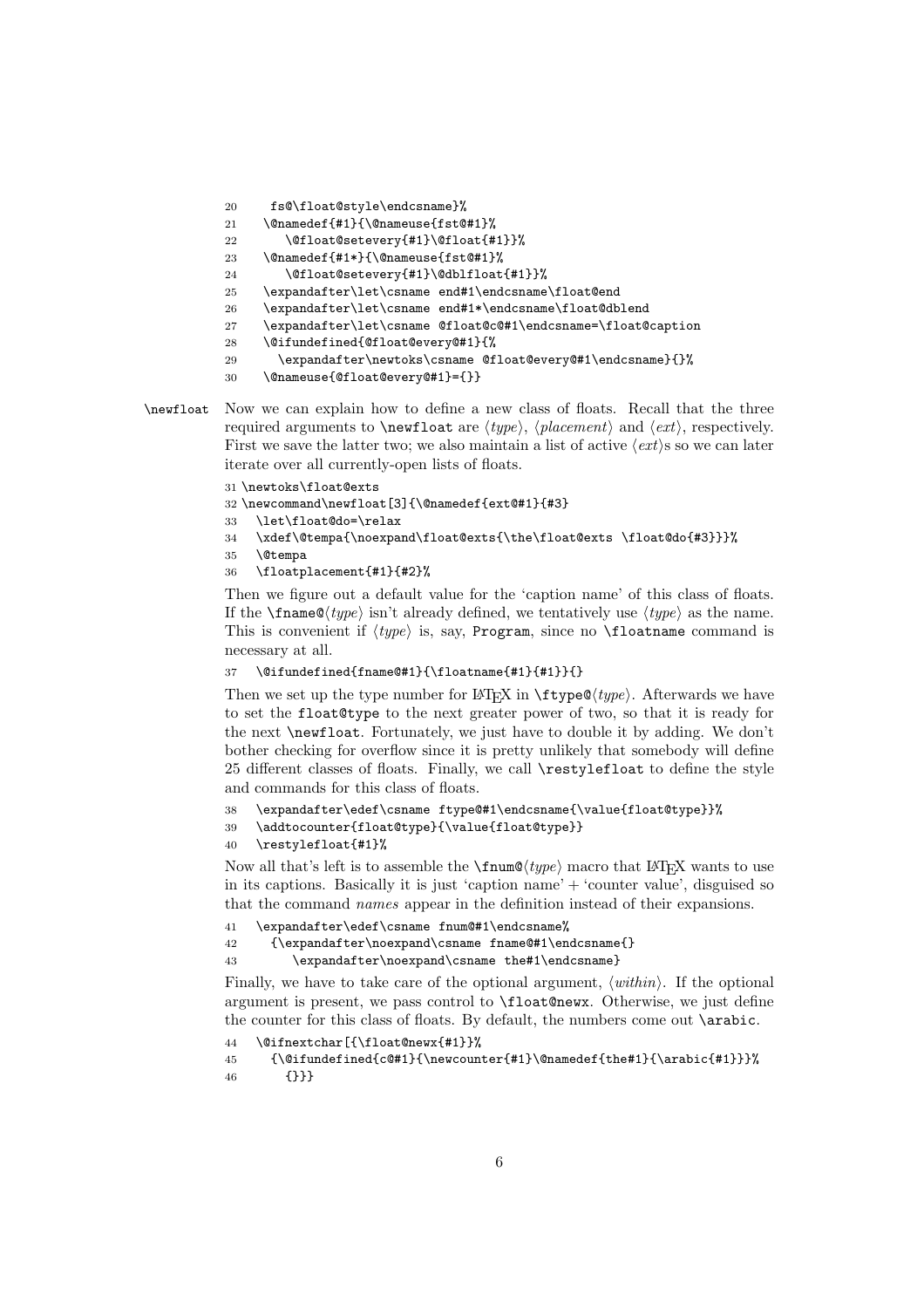\float@newx Here we deal with the optional argument to \newfloat. We have to create a new counter as per \newcounter{ $\langle type \rangle$ } and add that counter to the list of counters to be reset whenever counter  $\langle within \rangle$  is stepped. The standard command \newcounter{*type*}[*within*] takes care of that. However, we can't define the  $\langle type \rangle$  counter if it's already defined. While this case is simply ignored when  $\langle \textit{within} \rangle$  is not present, we issue a warning here since what comes out is probably not what the user expects.

47 \def\float@newx#1[#2]{\@ifundefined{c@#1}{\newcounter{#1}[#2]%

- 48 \expandafter\edef\csname the#1\endcsname{%
- 49 \expandafter\noexpand\csname
- 50 the#2\endcsname.\noexpand\arabic{#1}}}%
- 51 {\PackageWarning{float}{Can't redefine counter variable for #1.}}}

#### **4.2 Adapting LATEX internals**

We have to adapt some of LAT<sub>EX</sub>'s internal macros to our needs. There are several things that have to be changed around in order to provide the functionality of David Carlisle's here. The following is thus lifted from here, with changes and with David's permission:

- \@float@Hx We save the original version of \@xfloat. (This macro is called from \@float, which we used above to define the environment commands for a new class of floats.) 52 \let\@float@Hx\@xfloat
	- \@xfloat The new version of \@xfloat looks for a [H] argument. If it is present \@float@HH is called, otherwise the original macro (renamed to  $\text{Offloat@Hx}$ ) is called. 53 \def\@xfloat#1[{\@ifnextchar{H}{\@float@HH{#1}[}{\@float@Hx{#1}[}}

Later on we'll need a box to save a [H] float.

54 \newsavebox\float@box 55 \newif\if@flstyle

\@float@HH First gobble the [H]. Note that H should not be used in conjunction with the other placement options, nor as the value of the default placement, as set in \fps@*type*. 56 \def\@float@HH#1[H]{%

Locally redefine the end of the environment.

57 \expandafter\let\csname end#1\endcsname\float@endH

We don't get a **\@currbox** if we don't actually use the float mechanism. Therefore we fake one using the \float@box defined above.

58 \let\@currbox\float@box

Now we save the current float class name for use in constructing the **\caption**. The caption box (defined below) is initialised to an empty box to avoid trouble with floats not having a caption. Then we start the box that'll hold the float itself. \parindent is set to zero for compatibility with the standard [h] option.

59 \def\@captype{#1}\setbox\@floatcapt=\vbox{}%

```
60 \expandafter\ifx\csname fst@#1\endcsname\relax
```
- 61 \@flstylefalse\else\@flstyletrue\fi
- 62 \setbox\@currbox\color@vbox\normalcolor
- 63 \vbox\bgroup \hsize\columnwidth \@parboxrestore
- 64 \@floatboxreset \@setnobreak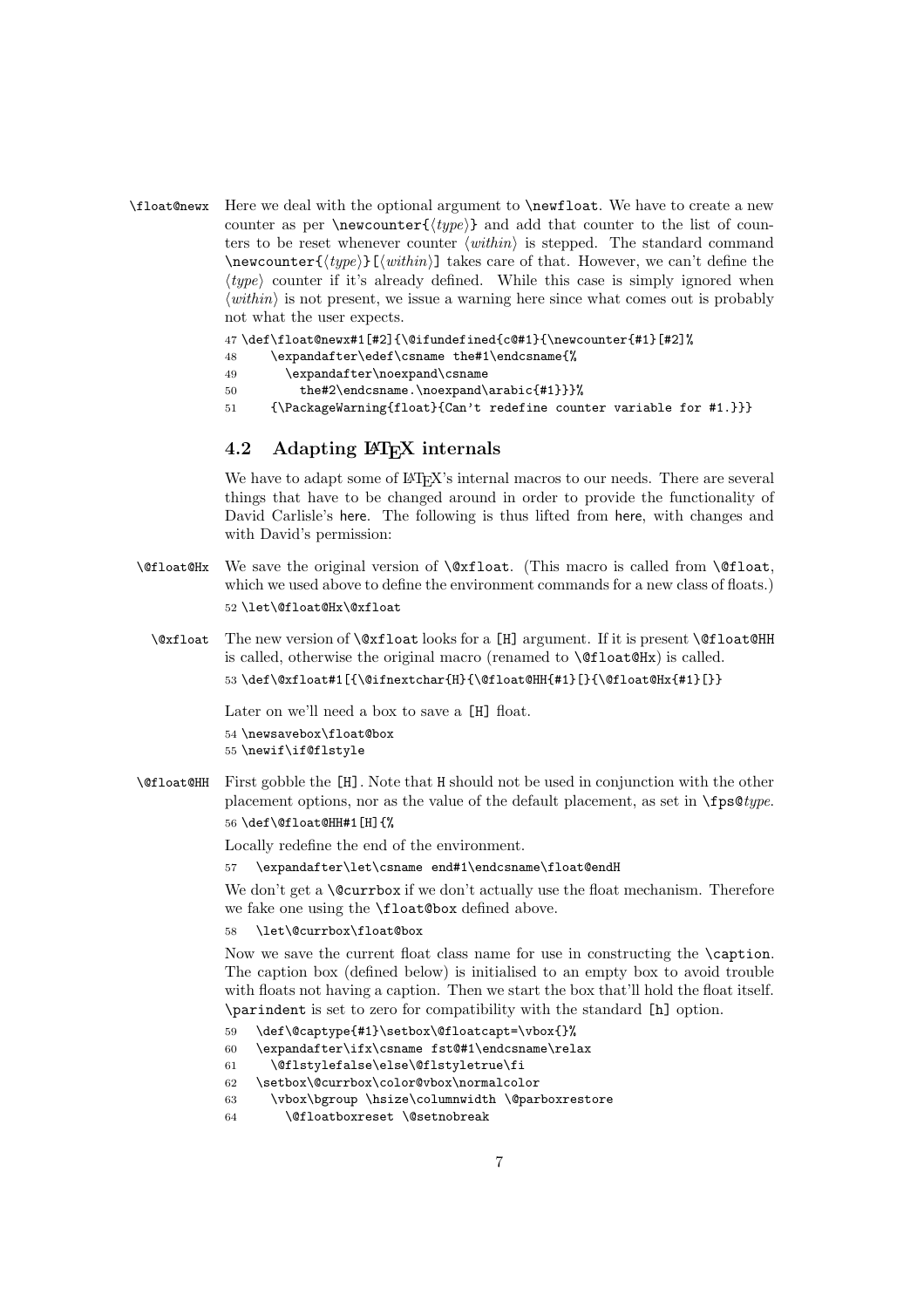The final \ignorespaces is needed to gobble any spaces or newlines after the [H] tokens.

```
65 \ignorespaces}
66 \newtoks\@float@everytoks
67 \let\@float@boxreset=\@floatboxreset
68 \def\@floatboxreset{\@float@boxreset\the\@float@everytoks}
69 \def\@float@setevery#1{\@float@everytoks=\@nameuse{@float@every@#1}}
```
\float@makebox Basically, we must arrange for 'style commands' to be executed at certain points during the generation of the float. LAT<sub>EX</sub> puts a float into a vertical box **\@currbox** which it takes off a list of empty boxes for insertions. When the **\float@makebox** macro is called,  $\&$  currbox contains the complete float, minus the caption — we'll see later that we use our own \caption command to put the caption into a \vbox of its own. This is the only way we can control the position of the caption by the float style, regardless of where the caption appears in the float's input text itself. So the 'style commands' are  $\text{Qfsgpre}$ , which is inserted at the very beginning of the float, \@fs@mid, which comes between the float and the caption (or the caption and the float, if captions are put at the top), and \@fs@post, which finishes off the float. The caption may appear at the top or at the bottom of the float, as defined by  $\Diamond$ fs@iftopcapt. Therefore, before we hand the float to LATEX for positioning, it is taken apart and reassembled using the style commands.

> \newcommand\float@makebox[1]{% \vbox{\hsize=#1 \@parboxrestore \@fs@pre\@fs@iftopcapt \ifvoid\@floatcapt\else\unvbox\@floatcapt\par\@fs@mid\fi \unvbox\@currbox \else\unvbox\@currbox \ifvoid\@floatcapt\else\par\@fs@mid\unvbox\@floatcapt\fi \fi\par\@fs@post\vskip\z@}}

- \float@end The internal macro \end@float appears here under the name of \float@end. The main thing which is changed is that we call \float@makebox to reconstruct the float according to the float style. We want to do exactly what the  $EFT<sub>F</sub>X$ kernel does without copying actual kernel code if we can help it; therefore we finish off the float using the kernel  $\@{endfloatbook}$ , then replace  $\&$ FFX's contents of the \@currbox with our own processed version, and then hand the thing off to LATEXagain. Of course we have already done \@endfloatbox, which comes at the beginning of \end@float, ourselves; therefore we neutralize it before calling \end@float. This doesn't matter since we're in a group anyway (we wanted to keep the style commands local), so everything is undone at the end of the environment.
	- 78 \newcommand\float@end{\@endfloatbox
	- 79 \global\setbox\@currbox\float@makebox\columnwidth
	- 80 \let\@endfloatbox\relax\end@float}
- \float@endH The \float@endH command is, again, derived from here. It'll deal correctly with a non-floating float, inserting the proper amounts of white space above and below.
	- 81 \newcommand\float@endH{\@endfloatbox\vskip\intextsep
	- 82 \if@flstyle\setbox\@currbox\float@makebox\columnwidth\fi
	- 83 \box\@currbox\vskip\intextsep\relax}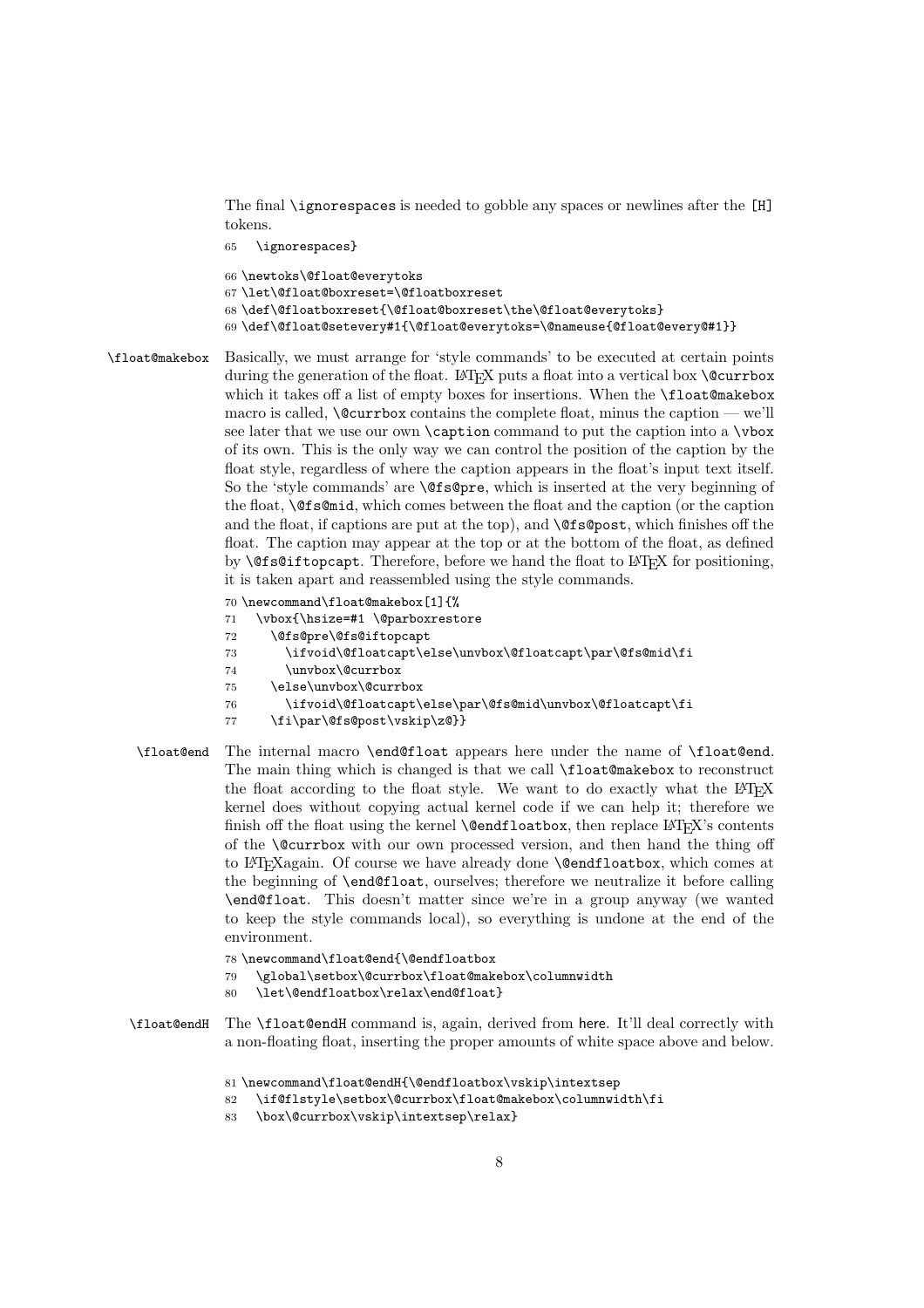\float@dblend The \float@dblend command finishes up double-column floats. This uses the same approach as \float@end above. It seems to work.

84 \newcommand\float@dblend{\@endfloatbox

85 \global\setbox\@currbox\float@makebox\textwidth

86 \let\@endfloatbox\relax\end@dblfloat}

#### **4.3 Captions and lists of floats**

Now for the caption routines. We use a box, \@floatcapt, to hold the caption while the float is assembled.

87 \newsavebox\@floatcapt

\caption This is the only LATEX macro that this document style supersedes. Our \caption command checks whether there is a custom style defined for the current float (whose type can be found in \@captype). If so, the caption routines from float are used, otherwise (or when the float style has been applied via \restylefloat\* so that captions aren't handled by this package) we call the vanilla LAT<sub>EX</sub> routines.

> \renewcommand\caption{% \ifx\@captype\@undefined \@latex@error{\noexpand\caption outside float}\@ehd 91 \expandafter\@gobble 92 \else \refstepcounter\@captype \let\@tempf\@caption \expandafter\ifx\csname @float@c@\@captype\endcsname\relax\else \expandafter\expandafter\let \expandafter\@tempf\csname @float@c@\@captype\endcsname\fi\fi \@dblarg{\@tempf\@captype}}

\float@caption The \float@caption macro takes care of entering the caption into the appropriate listing. It also controls the typesetting of the caption itself, although a styledependent macro \@fs@capt is called to handle the specifics. Note that because the caption is saved in a box instead of being output to the float right away, you cannot simply put a legend after the caption proper; it has to follow the \caption command in an optional argument.

> First of all, we call **\addcontentsline** to update the list of floats of this class. Note that \float@caption is \long to allow for paragraph breaks in its arguments.

99 \long\def\float@caption#1[#2]#3{\addcontentsline{\@nameuse{ext@#1}}{#1}% 100 {\protect\numberline{\@nameuse{the#1}}{\ignorespaces #2}}

Now we collect the caption proper. The caption name and number are taken from  $\{\text{float}\}$ , where  $\{\text{float}\}$  is the class of float we're currently handling.<br>101 \global\setbox\@floatcapt\vbox\bgroup\@parboxrestore

\global\setbox\@floatcapt\vbox\bgroup\@parboxrestore

```
102 \normalsize\@fs@capt{\@nameuse{fnum@#1}}{\ignorespaces #3}%
```
Finally we check for the presence of the optional argument. If there is one, we call \float@ccon to pick it up; otherwise, the \egroup finishes off the box.

103 \@ifnextchar[{\float@ccon}{\egroup}}

\float@ccon The \float@ccon macro expands to the optional argument of a \caption command, followed by  $\parbox{1.0pt}{\text{per}}$  Note that this precludes using  $\verb|verb & Co. in$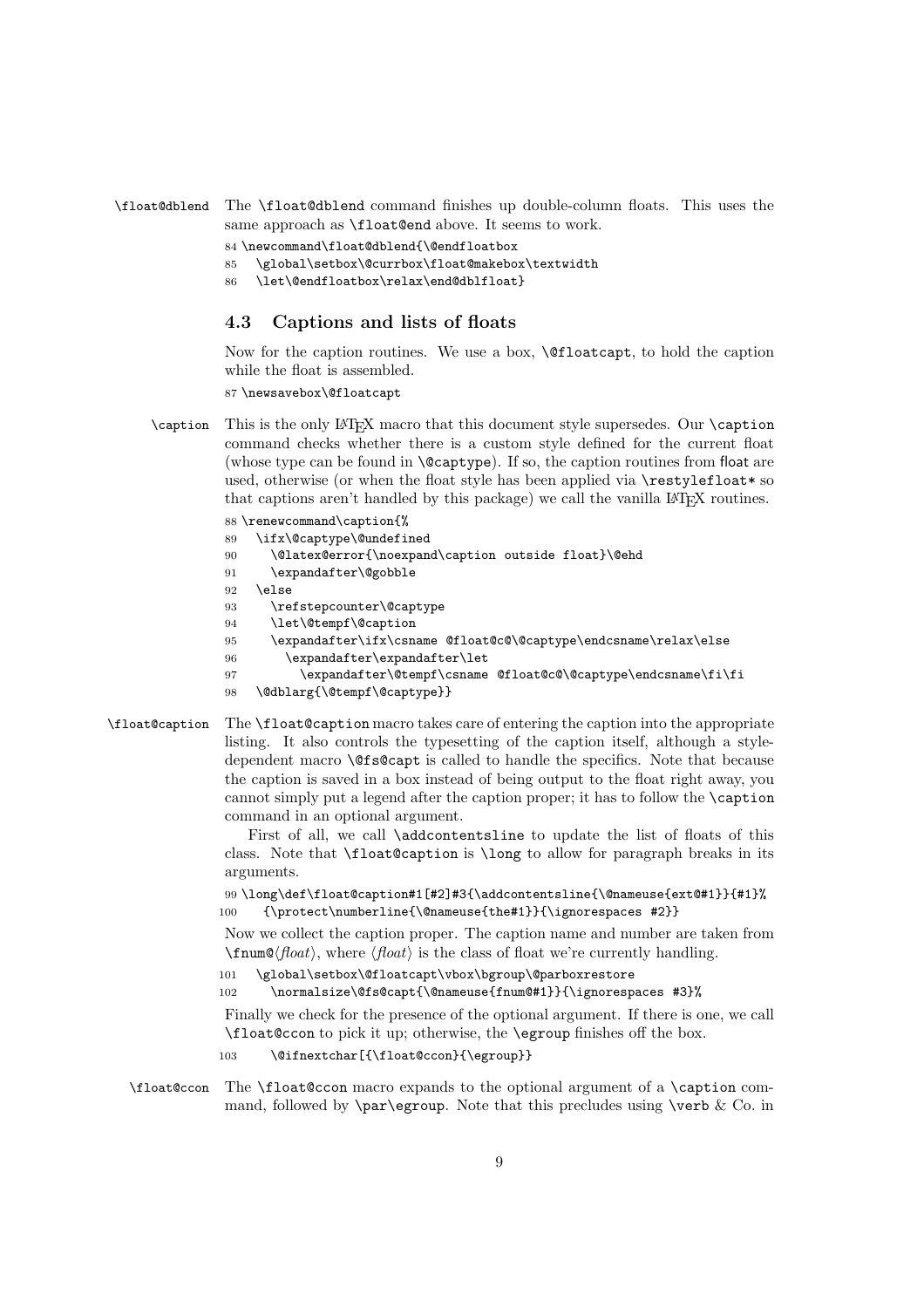the optional argument; the interested reader is urged to fix this problem as an exercise.

104 \long\def\float@ccon[#1]{#1\par\egroup}

\listof The \listof command reads the desired list of floats from the appropriate auxiliary file. The file is then restarted. First of all, we check whether the float style that's supposed to be listed is actually defined. If not, we output a \float@error. 105 \newcommand\*{\listof}[2]{%

106 \@ifundefined{ext@#1}{\float@error{#1}}{%

All's well until now. We define the  $\lvert \log \rvert$  command that LAT<sub>EX</sub> needs for formatting the list, and then typeset the appropriate list header.

```
107 \@namedef{l@#1}{\@dottedtocline{1}{1.5em}{2.3em}}%
108 \float@listhead{#2}%
```
Next we call **\@starttoc** with the correct file extension to do the actual work. If \parskip is non-zero, vertical space would be added between the individual list entries. To avoid this, we zero \parskip locally. This should be done after the \float@listhead above since \parskip also influences the spacing of headings, and the listings would look different from other chapters otherwise. (Suggested by Markus Kohm.)

```
109 \begingroup\setlength{\parskip}{\z@}%
```

```
110 \@starttoc{\@nameuse{ext@#1}}%
```

```
111 \endgroup}}
```
\float@listhead This command generates the beginning of a list of floats. Currently the list appears at the chapter or the section level, depending on whether chapters are supported in the document class. According to a suggestion from Markus Kohm, this is now in a separate command so it can be overridden by other packages. We also use \MakeUppercase instead of \uppercase; when this piece of code was first written \MakeUppercase hadn't been invented yet, and for some reason this never got updated.

```
112 \providecommand*{\float@listhead}[1]{%
```
- 113 \@ifundefined{chapter}{\def\@tempa{\section\*}}%
- 114 {\def\@tempa{\chapter\*}}%
- 115 \@tempa{#1\@mkboth{\MakeUppercase{#1}}{\MakeUppercase{#1}}}}%
- \float@addtolists This command allows LATEX programmers to add something to all currentlydefined lists of floats, such as some extra vertical space at the beginning of a new chapter in the main text (\float@addtolists{\protect\addvspace{10pt}}), without knowing exactly which lists of floats are currently being constructed. This command currently does *not* operate on the lot and lof lists.

```
116 \newcommand\float@addtolists[1]{%
```
117 \def\float@do##1{\addtocontents{##1}{#1}} \the\float@exts}

## **5 The Float Styles**

Finally, we define the standard float styles that were outlined in the Introduction. Every float style  $\langle style\rangle$  corresponds to a command  $\frac{\frac{\text{sg}(style\rangle}{\text{w}}}{\text{g}(style)}$  which contains the definitions of the style commands, namely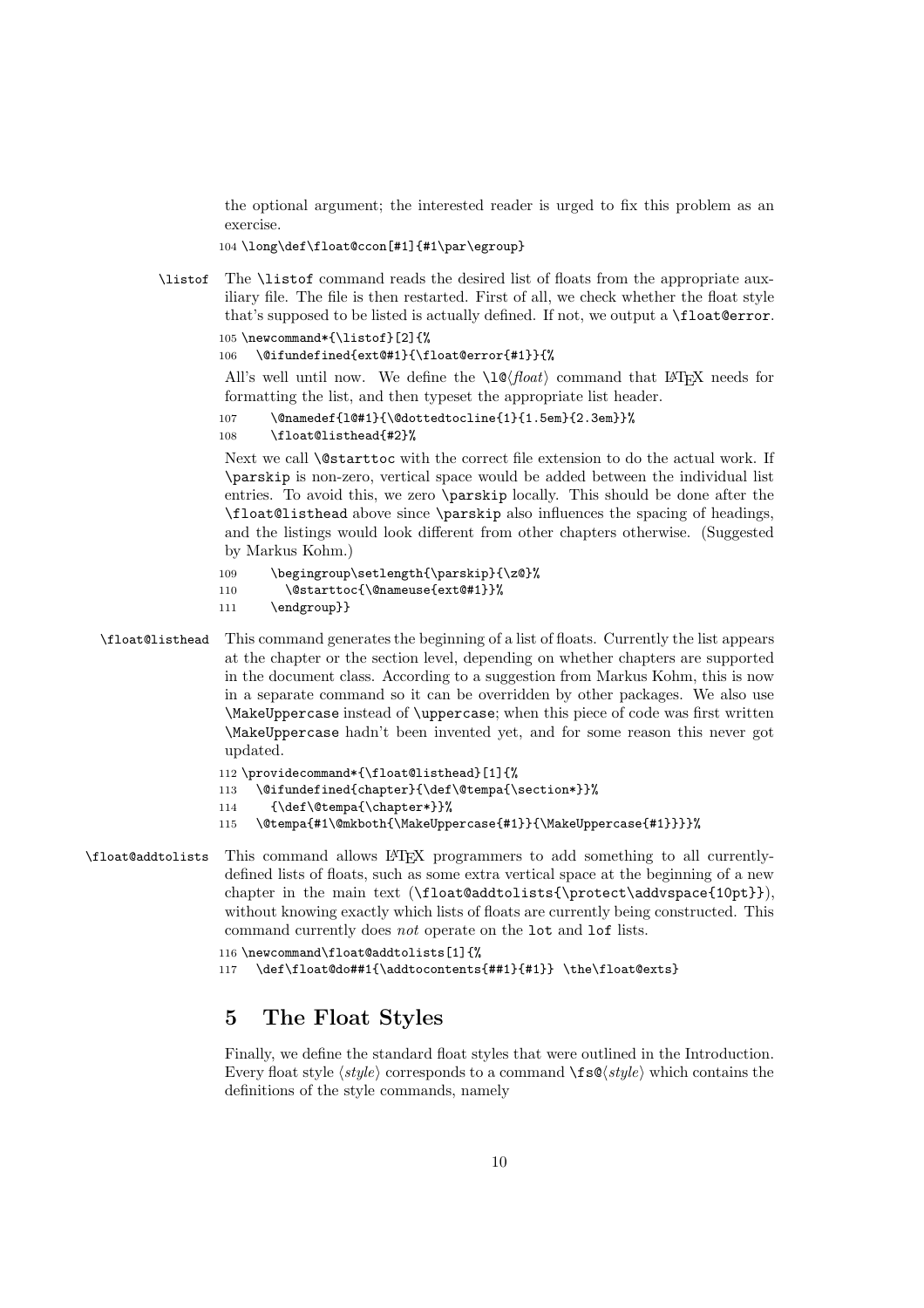|                  | <b>\@fs@pre</b> top of the float                 |
|------------------|--------------------------------------------------|
|                  | <b>\@fs@mid</b> between float and caption        |
| <b>\@fs@post</b> | bottom of the float                              |
|                  | <b>\@fs@capt</b> formatting routine for caption  |
|                  | <b>\@fs@cfont</b> font for caption name & number |

\floatc@plain The \floatc@plain macro formats a caption the way LATEX does it: if the caption is fairly short, it is centered, otherwise it is formatted as a paragraph. The only difference is that the portion containing the caption name and number uses the \@fs@captfont.

```
118 \newcommand\floatc@plain[2]{\setbox\@tempboxa\hbox{{\@fs@cfont #1:} #2}%
119 \ifdim\wd\@tempboxa>\hsize {\@fs@cfont #1:} #2\par
120 \else\hbox to\hsize{\hfil\box\@tempboxa\hfil}\fi}
```
\fs@plain The plain float style is similar to what LATEX does of its own accord; the only difference is that the caption is guaranteed to come out at the bottom of the float.

```
121 \newcommand\fs@plain{\def\@fs@cfont{\rmfamily}\let\@fs@capt\floatc@plain
```
- 122 \def\@fs@pre{}\def\@fs@post{}%
- 123 \def\@fs@mid{\vspace\abovecaptionskip\relax}%
- 124 \let\@fs@iftopcapt\iffalse}
- \fs@plaintop The plaintop float style is similar to the plain float style except that the caption comes out at the top.
	- 125 \newcommand\fs@plaintop{\fs@plain
	- 126 \def\@fs@mid{\vspace\belowcaptionskip\relax}%
	- 127 \let\@fs@iftopcapt\iftrue}
	- 128 \let\floatc@plaintop=\floatc@plain
- \floatc@ruled The \floatc@ruled command is even simpler than the \floatc@plain macro. The caption is simply printed 'as is'.

```
129 \newcommand\floatc@ruled[2]{{\@fs@cfont #1} #2\par}
```
\fs@ruled In the ruled float style, the caption appears at the top of the float, preceded and followed by horizontal rules. Another rule followes the whole of the float.

130 \newcommand\fs@ruled{\def\@fs@cfont{\bfseries}\let\@fs@capt\floatc@ruled

- 131 \def\@fs@pre{\hrule height.8pt depth0pt \kern2pt}%
- 132 \def\@fs@post{\kern2pt\hrule\relax}%
- 133 \def\@fs@mid{\kern2pt\hrule\kern2pt}%
- 134 \let\@fs@iftopcapt\iftrue}
- \fs@boxed The boxed float style puts the float into a box (which is slightly larger than the usual \textwidth). The caption appears below the box.

```
135 \newcommand\fs@boxed{\def\@fs@cfont{\bfseries}\let\@fs@capt\floatc@plain
```
- 136 \def\@fs@pre{\setbox\@currbox\vbox{\hbadness10000
- 137 \moveleft3.4pt\vbox{\advance\hsize by6.8pt
- 138 \hrule \hbox to\hsize{\vrule\kern3pt
- 139 \vbox{\kern3pt\box\@currbox\kern3pt}\kern3pt\vrule}\hrule}}}%
- 140 \def\@fs@mid{\kern2pt}%
- 141 \def\@fs@post{}\let\@fs@iftopcapt\iffalse}

Before we finish, we set the float style to plain.

142 \floatstyle{plain}